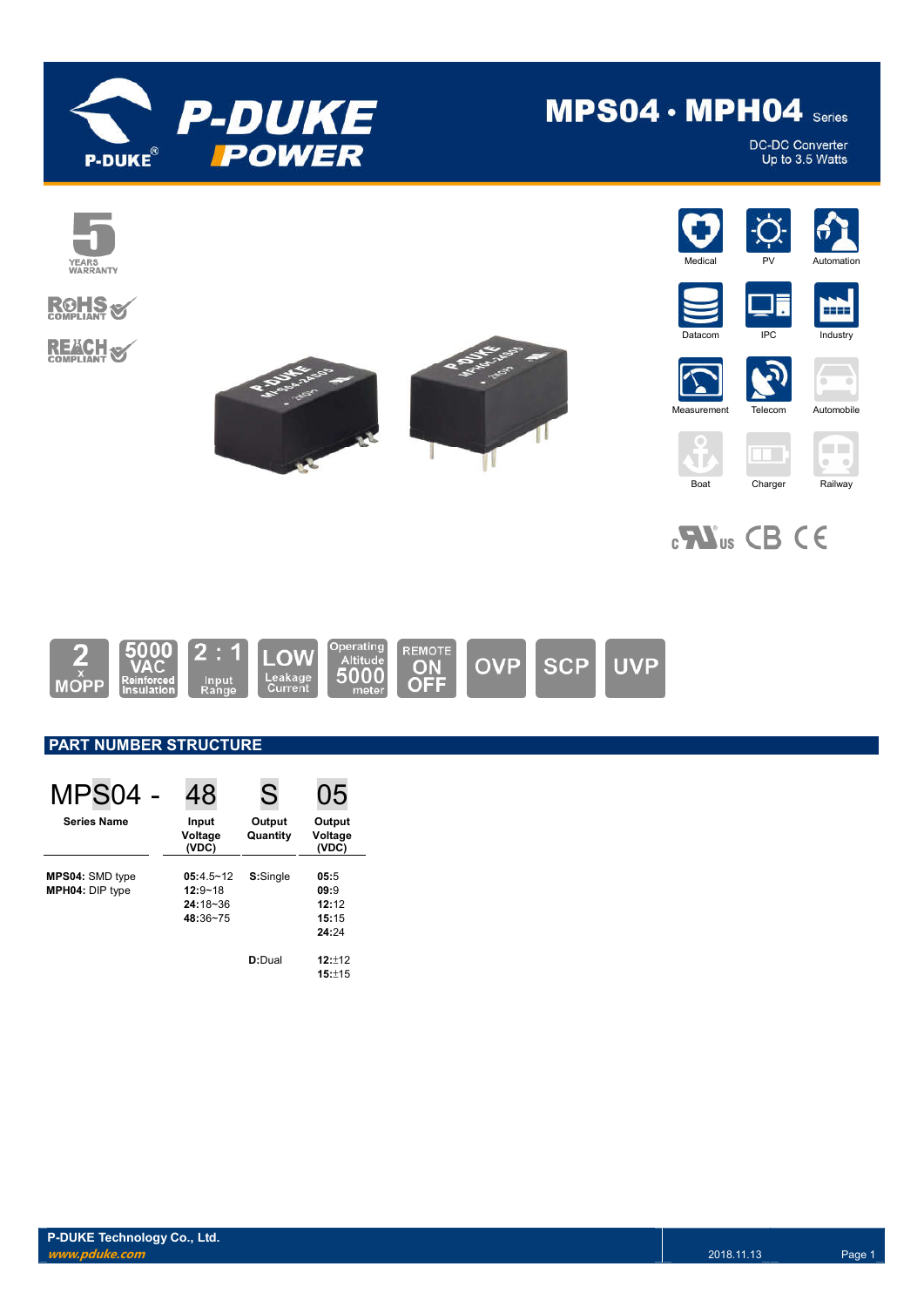

#### **TECHNICAL SPECIFICATION** All specifications are typical at nominal input, full load and 25℃ unless otherwise noted

| Model<br><b>Number</b> | Input Range   | <b>Output Voltage</b> | <b>Output Current</b><br>@Full Load | <b>Input Current</b><br>@ No Load | Efficiency | <b>Maximum</b><br><b>Capacitor Load</b> |
|------------------------|---------------|-----------------------|-------------------------------------|-----------------------------------|------------|-----------------------------------------|
|                        | <b>VDC</b>    | <b>VDC</b>            | mA                                  | mA                                | $\%$       | μF.                                     |
| MPS(H)04-05S05         | $4.5 \sim 12$ | 5                     | 700                                 | 70                                | 77         | 1470                                    |
| MPS(H)04-05S09         | $4.5 \sim 12$ | 9                     | 389                                 | 70                                | 78         | 680                                     |
| MPS(H)04-05S12         | $4.5 \sim 12$ | 12                    | 292                                 | 70                                | 82         | 470                                     |
| MPS(H)04-05S15         | $4.5 \sim 12$ | 15                    | 234                                 | 90                                | 82         | 330                                     |
| MPS(H)04-05S24         | $4.5 \sim 12$ | 24                    | 146                                 | 90                                | 82         | 170                                     |
| MPS(H)04-05D12         | $4.5 \sim 12$ | ±12                   | ±146                                | 90                                | 82         | ±220                                    |
| MPS(H)04-05D15         | $4.5 \sim 12$ | ±15                   | ±117                                | 95                                | 81         | ±160                                    |
| MPS(H)04-12S05         | $9 - 18$      | 5                     | 700                                 | 40                                | 79         | 1470                                    |
| MPS(H)04-12S09         | $9 - 18$      | 9                     | 389                                 | 40                                | 79         | 680                                     |
| MPS(H)04-12S12         | $9 - 18$      | 12                    | 292                                 | 45                                | 82         | 470                                     |
| MPS(H)04-12S15         | $9 - 18$      | 15                    | 234                                 | 45                                | 82         | 330                                     |
| MPS(H)04-12S24         | $9 - 18$      | 24                    | 146                                 | 50                                | 82         | 170                                     |
| MPS(H)04-12D12         | $9 - 18$      | ±12                   | ±146                                | 50                                | 82         | ±220                                    |
| MPS(H)04-12D15         | $9 - 18$      | ±15                   | ±117                                | 50                                | 82         | ±160                                    |
| MPS(H)04-24S05         | $18 - 36$     | 5                     | 700                                 | 25                                | 79         | 1470                                    |
| MPS(H)04-24S09         | $18 - 36$     | 9                     | 389                                 | 25                                | 80         | 680                                     |
| MPS(H)04-24S12         | $18 - 36$     | 12                    | 292                                 | 25                                | 83         | 470                                     |
| MPS(H)04-24S15         | $18 - 36$     | 15                    | 234                                 | 25                                | 83         | 330                                     |
| MPS(H)04-24S24         | $18 - 36$     | 24                    | 146                                 | 30                                | 82         | 170                                     |
| MPS(H)04-24D12         | $18 - 36$     | ±12                   | ±146                                | 30                                | 82         | ±220                                    |
| MPS(H)04-24D15         | $18 - 36$     | ±15                   | ±117                                | 30                                | 82         | ±160                                    |
| MPS(H)04-48S05         | $36 - 75$     | 5                     | 700                                 | 12                                | 79         | 1470                                    |
| MPS(H)04-48S09         | $36 - 75$     | 9                     | 389                                 | 12                                | 80         | 680                                     |
| MPS(H)04-48S12         | $36 - 75$     | 12                    | 292                                 | 13                                | 82         | 470                                     |
| MPS(H)04-48S15         | $36 - 75$     | 15                    | 234                                 | 13                                | 82         | 330                                     |
| MPS(H)04-48S24         | $36 \sim 75$  | 24                    | 146                                 | 13                                | 82         | 170                                     |
| MPS(H)04-48D12         | $36 \sim 75$  | ±12                   | ±146                                | 13                                | 82         | ±220                                    |
| MPS(H)04-48D15         | $36 - 75$     | ±15                   | ±117                                | 13                                | 82         | ±160                                    |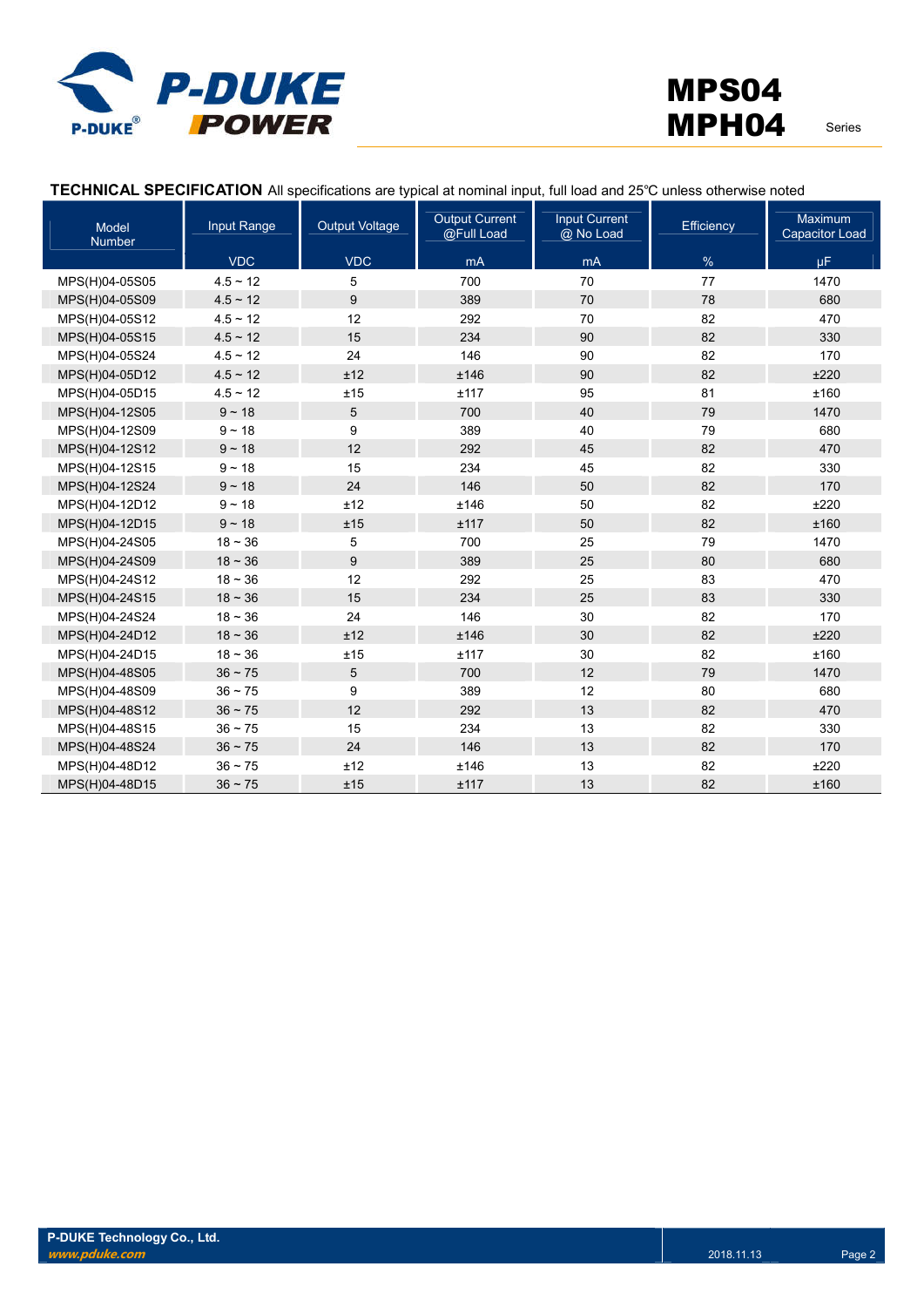

| <b>INPUT SPECIFICATIONS</b>   |                                                                                                |                                                                                        |                |                        |                |             |
|-------------------------------|------------------------------------------------------------------------------------------------|----------------------------------------------------------------------------------------|----------------|------------------------|----------------|-------------|
| <b>Parameter</b>              | <b>Conditions</b>                                                                              |                                                                                        | Min.           | Typ.                   | Max.           | <b>Unit</b> |
| Operating input voltage range |                                                                                                | 5Vin(nom)                                                                              | 4.5            | 5                      | 12             |             |
|                               | 12Vin(nom)                                                                                     |                                                                                        | 9              | 12                     | 18             | <b>VDC</b>  |
|                               |                                                                                                | 24Vin(nom)                                                                             | 18             | 24                     | 36             |             |
|                               |                                                                                                | 48Vin(nom)                                                                             | 36             | 48                     | 75             |             |
| Start up voltage              |                                                                                                | 5Vin(nom)                                                                              |                |                        | 4.5            |             |
|                               |                                                                                                | 12Vin(nom)                                                                             |                |                        | 9              | <b>VDC</b>  |
|                               |                                                                                                | 24Vin(nom)                                                                             |                |                        | 18             |             |
|                               |                                                                                                | 48Vin(nom)                                                                             |                |                        | 36             |             |
| Shutdown voltage              |                                                                                                | 5Vin(nom)                                                                              | $\overline{2}$ | 3                      | $\overline{4}$ |             |
|                               |                                                                                                | 12Vin(nom)                                                                             | 6              | 7                      | 8              | <b>VDC</b>  |
|                               |                                                                                                | 24Vin(nom)                                                                             | 13             | 15                     | 17             |             |
|                               |                                                                                                | 48Vin(nom)                                                                             | 29             | 32                     | 35             |             |
| Start up time                 | Constant resistive load                                                                        | Power up                                                                               |                | 10                     | 20             | ms          |
|                               |                                                                                                | Remote ON/OFF                                                                          |                |                        |                |             |
| Input surge voltage           | 1 second, max.                                                                                 | 5Vin(nom)                                                                              |                |                        | 15             |             |
|                               |                                                                                                | 12Vin(nom)                                                                             |                |                        | 25             | <b>VDC</b>  |
|                               |                                                                                                | 24Vin(nom)                                                                             |                |                        | 50             |             |
|                               |                                                                                                | 48Vin(nom)                                                                             |                |                        | 100            |             |
| Input filter                  |                                                                                                |                                                                                        |                |                        | Capacitor type |             |
| Remote ON/OFF                 | Referred to -Vin pin and Ctrl pin                                                              | DC-DC ON                                                                               |                | Open or high impedance |                | mA          |
|                               | applied current                                                                                | DC-DC OFF                                                                              | 2.0            | 3.0                    | 4.0            |             |
|                               |                                                                                                | Remote off input current                                                               |                | 2.5                    |                | mA          |
|                               | $+V$ in<br>1 $k\Omega$ $\pi$<br>Ctrl<br>ww-<br>3mA<br>DC/DC<br>CURRENT (f)<br>SOURCE<br>$-Vin$ | $+V$ in<br>$1k\Omega$<br>Ctrl<br>-WW<br>3mA<br>DC/DC<br>CURRENT(f)<br>SOURCE<br>$-Vin$ |                |                        |                |             |

| <b>OUTPUT SPECIFICATIONS</b>     |                                    |            |         |      |                                 |               |
|----------------------------------|------------------------------------|------------|---------|------|---------------------------------|---------------|
| <b>Parameter</b>                 | <b>Conditions</b>                  |            | Min.    | Typ. | Max.                            | Unit          |
| Voltage accuracy                 |                                    |            | $-1.0$  |      | $+1.0$                          | %             |
| Line regulation                  | Low Line to High Line at Full Load |            | $-0.2$  |      | $+0.2$                          | $\frac{0}{0}$ |
| Load regulation                  | No Load to Full Load               | Single     | $-1.0$  |      | $+1.0$                          | $\frac{0}{0}$ |
|                                  |                                    | Dual       | $-1.0$  |      | $+1.0$                          |               |
|                                  | 10% Load to 90% Load               | Single     | $-0.5$  |      | $+0.5$                          | $\%$          |
|                                  |                                    | Dual       | $-0.8$  |      | $+0.8$                          |               |
| Cross regulation                 | Asymmetrical load 25%/100% FL      | Dual       | $-5.0$  |      | $+5.0$                          | $\%$          |
| Ripple and noise                 | Measured by 20MHz bandwidth        | 5Vout      |         | 50   |                                 |               |
|                                  |                                    | 9Vout      |         | 50   |                                 |               |
|                                  |                                    | 12Vout     |         | 50   |                                 |               |
|                                  |                                    | 15Vout     |         | 50   |                                 | mVp-p         |
|                                  |                                    | 24Vout     |         | 75   |                                 |               |
|                                  |                                    | $±12$ Vout |         | 75   |                                 |               |
|                                  |                                    | $±15$ Vout |         | 75   |                                 |               |
| Temperature coefficient          |                                    |            | $-0.02$ |      | $+0.02$                         | %/°C          |
| Transient response recovery time | 25% load step change               |            |         | 500  |                                 | μs            |
| Over voltage protection          |                                    | 5Vout      | 6.0     |      | 8.0                             |               |
|                                  |                                    | 9Vout      | 10.0    |      | 14.0                            |               |
|                                  |                                    | 12Vout     | 13.0    |      | 19.0                            | <b>VDC</b>    |
|                                  |                                    | 15Vout     | 16.0    |      | 22.0                            |               |
|                                  |                                    | 24Vout     | 25.0    |      | 35.0                            |               |
| Short circuit protection         |                                    |            |         |      | Continuous, automatics recovery |               |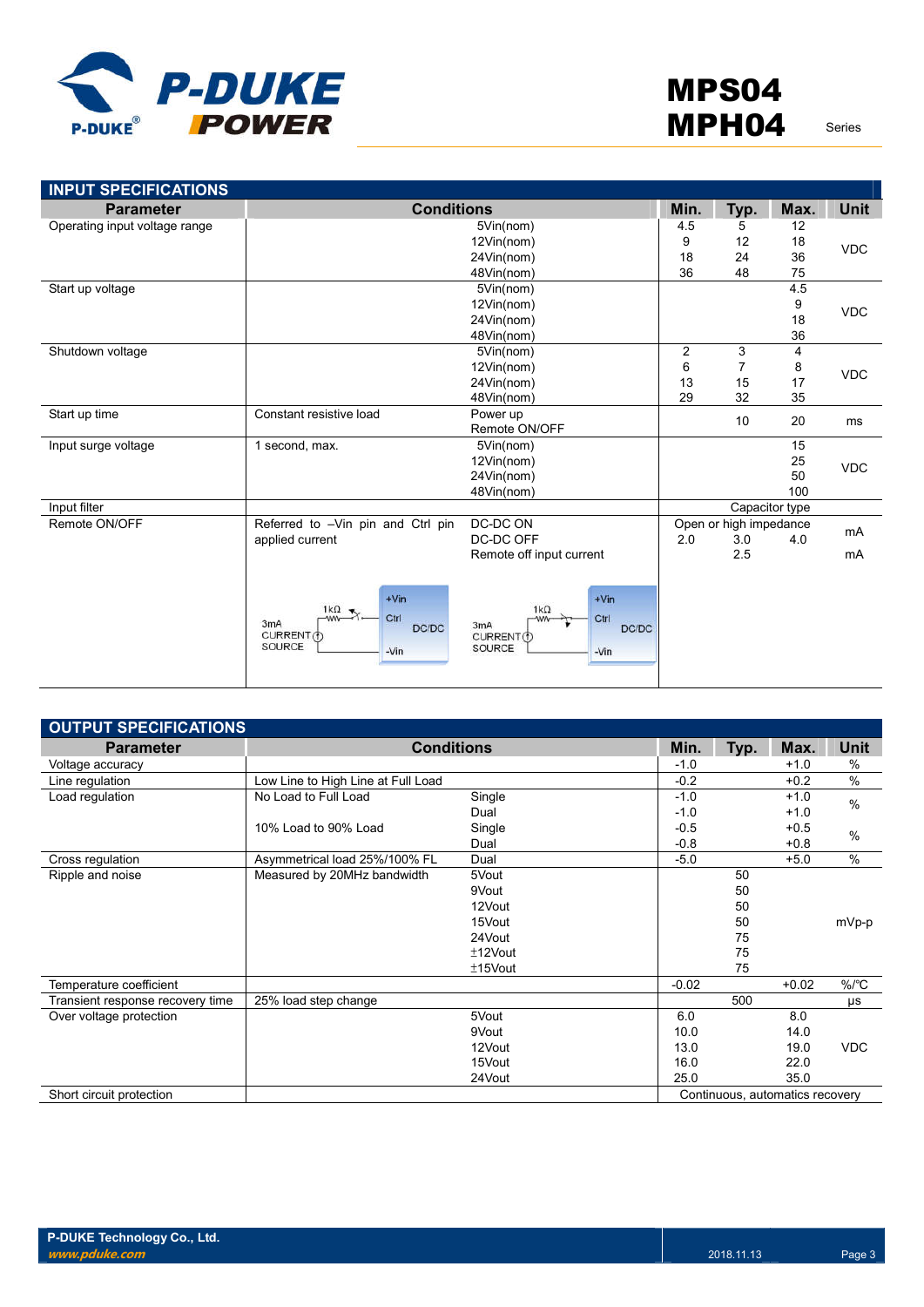

| <b>GENERAL SPECIFICATIONS</b> |                                                   |                              |            |                              |                    |
|-------------------------------|---------------------------------------------------|------------------------------|------------|------------------------------|--------------------|
| <b>Parameter</b>              | <b>Conditions</b>                                 | Min.                         | Typ.       | Max.                         | <b>Unit</b>        |
| Isolation voltage             | 1 minute                                          | 5000                         |            |                              | <b>VAC</b>         |
|                               | Reinforced insulation for 250 VAC working voltage |                              |            |                              |                    |
| Isolation capacitance         |                                                   |                              | 16         | 20                           | pF                 |
| Leakage current               | 240VAC.60Hz                                       |                              |            | 2                            | μA                 |
| Switching frequency           |                                                   | 100                          |            |                              | kHz                |
| Clearance/Creepage            |                                                   | 8                            |            |                              | mm                 |
| Safety approvals              | IEC/EN/ANSI/AAMIES 60601-1                        |                              | UL:E360199 |                              |                    |
|                               | IEC/EN/UL 60950-1, 62368-1                        |                              |            | UL:E193009                   |                    |
|                               |                                                   |                              |            | CB:UL(Demko)                 |                    |
| Case material                 |                                                   |                              |            | Non-conductive black plastic |                    |
| Base material                 |                                                   | Non-conductive black plastic |            |                              |                    |
| Potting material              |                                                   |                              |            | Silicone (UL94 V-0)          |                    |
| Weight                        |                                                   |                              |            |                              | 7.0q(0.24oz)       |
| MTBF                          | MIL-HDBK-217F, Full load                          |                              |            |                              | 5.041 x $10^6$ hrs |

| <b>ENVIRONMENTAL SPECIFICATIONS</b> |                   |       |      |        |                |
|-------------------------------------|-------------------|-------|------|--------|----------------|
| <b>Parameter</b>                    | <b>Conditions</b> | Min.  | Typ. | Max.   | <b>Unit</b>    |
| Operating ambient temperature       | With derating     | -40   |      | $+105$ | °C             |
| Maximum case temperature            |                   |       |      | $+105$ | °C             |
| Storage temperature range           |                   | $-55$ |      | $+125$ | °C             |
| Operating altitude                  |                   |       |      | 5000   | m              |
| Thermal shock                       |                   |       |      |        | MIL-STD-810F   |
| Shock                               |                   |       |      |        | MIL-STD-810F   |
| Vibration                           |                   |       |      |        | MIL-STD-810F   |
| Relative humidity                   |                   |       |      |        | 5% to 95% RH   |
| Lead-free reflow solder process     | Only for SMD type |       |      |        | IPC J-STD-020E |
| Moisture sensitivity level(MSL)     | Only for SMD type |       |      |        | IPC J-STD-033C |
|                                     |                   |       |      |        | Level 2        |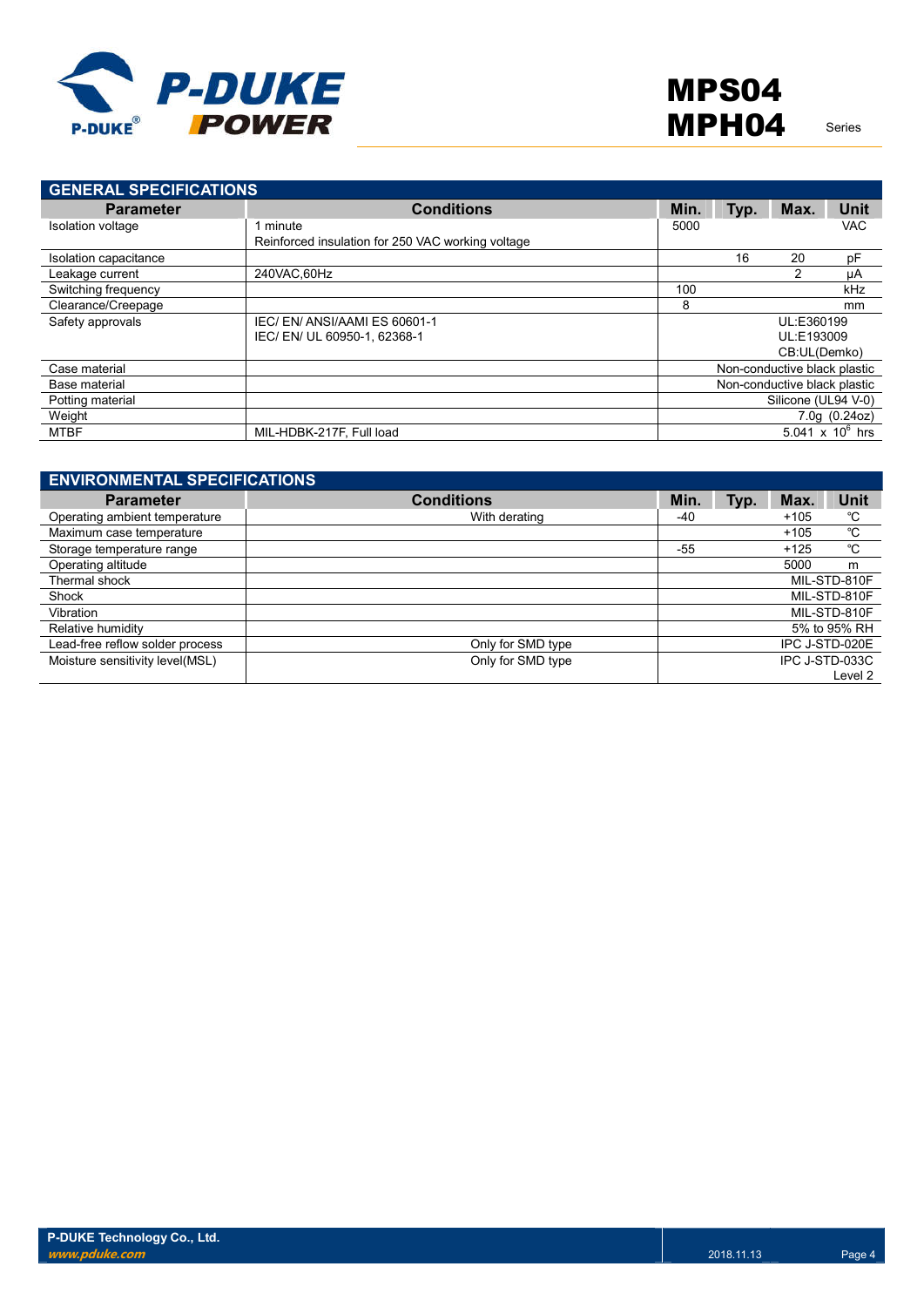

| <b>EMC SPECIFICATIONS</b>      |                                 |                                                                                                                                                         |                  |
|--------------------------------|---------------------------------|---------------------------------------------------------------------------------------------------------------------------------------------------------|------------------|
| <b>Parameter</b>               |                                 | <b>Conditions</b>                                                                                                                                       | Level            |
| EMI                            |                                 | EN55011, EN55032 and FCC Part 18 With external components                                                                                               | Class A, Class B |
| <b>ESD</b>                     | EN61000-4-2                     | Air ± 15kV and Contact ± 8kV                                                                                                                            | Perf. Criteria A |
| Radiated immunity              | EN61000-4-3                     | 10 V/m                                                                                                                                                  | Perf. Criteria A |
| <b>Fast transient</b>          | EN61000-4-4                     | $±$ 2kV                                                                                                                                                 | Perf. Criteria A |
|                                | MPS(H)04-05000                  | With an aluminum electrolytic capacitor<br>(Nippon chemi-con KY series, 1000µF/25V)and<br>a TVS(SMAJ18A, 18V, 400Watt peak pulse<br>power) in parallel. |                  |
|                                | MPS(H)04-12000                  | With an external input filter capacitor                                                                                                                 |                  |
|                                | MPS(H)04-24000                  | (Nippon chemi-con KY series, 470 µF/50V)                                                                                                                |                  |
|                                |                                 |                                                                                                                                                         |                  |
|                                | MPS(H)04-48□□□                  | With an external input filter capacitor                                                                                                                 |                  |
|                                |                                 | (Nippon chemi-con KY series, 220 µF/100V)                                                                                                               |                  |
| Surge                          | EN61000-4-5                     | $±$ 1kV                                                                                                                                                 | Perf. Criteria A |
|                                | MPS(H)04-05000                  | With an aluminum electrolytic capacitor<br>(Nippon chemi-con KY series, 1000µF/25V)and<br>a TVS(SMAJ18A, 18V, 400Watt peak pulse<br>power) in parallel. |                  |
|                                | $MPS(H)04-12$<br>MPS(H)04-24□□□ | With an external input filter capacitor<br>(Nippon chemi-con KY series, 470 µF/50V)                                                                     |                  |
|                                | MPS(H)04-48000                  | With an external input filter capacitor<br>(Nippon chemi-con KY series, 220 µF/100V)                                                                    |                  |
| Conducted immunity             | EN61000-4-6                     | 10 Vr.m.s                                                                                                                                               | Perf. Criteria A |
| Power frequency magnetic field | EN61000-4-8                     | 100A/m continuous; 1000A/m 1 second                                                                                                                     | Perf. Criteria A |
| $\mathbf{r}$                   |                                 |                                                                                                                                                         |                  |

**CAUTION:** This power module is not internally fused. An input line fuse must always be used.

#### **CHARACTERISTIC CURVE**





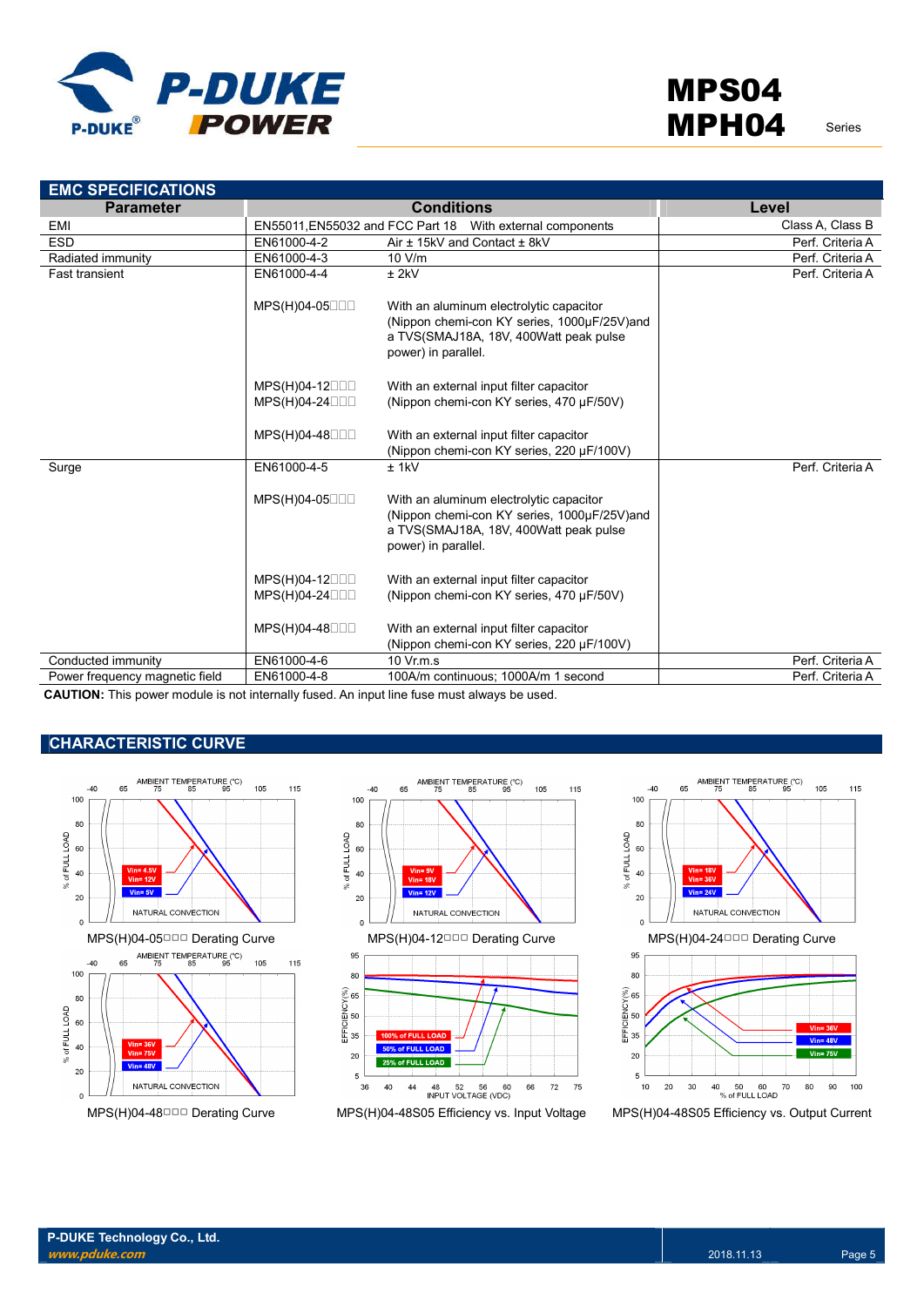

**FUSE CONSIDERATION**

This power module is not internally fused. An input line fuse must always be used.

This encapsulated power module can be used in a wide variety of applications, ranging from simple stand-alone operation to an integrated part of sophisticated power architecture.

To maximum flexibility, internal fusing is not included; however, to achieve maximum safety and system protection, always use an input line fuse. The input line fuse suggest as below:

| Model                                         | <b>Fuse Rating</b><br>(A) | <b>Fuse Type</b> |
|-----------------------------------------------|---------------------------|------------------|
| $MPS(H)04-05S$<br>$\cdot$ MPS(H)04-05D $\Box$ | 1.6                       | Slow-Blow        |
| $MPS(H)04-12S$<br>→ MPS(H)04-12D              | 0.8                       | Slow-Blow        |
| $MPS(H)04-24S$                                | 0.5                       | Slow-Blow        |
| $MPS(H)04-48S$                                | 0.315                     | Slow-Blow        |

The table based on the information provided in this data sheet on inrush energy and maximum DC input current at low Vin.

#### **MECHANICAL DRAWING**



#### **MPH04 PIN CONNECTION**

| <b>PIN</b> | <b>SINGLE</b> | <b>DUAL</b> |
|------------|---------------|-------------|
|            | -Vin          | -Vin        |
| 2          | Ctrl          | Ctrl        |
|            | <b>NC</b>     | <b>NC</b>   |
| 8          | NC.           | Common      |
| 9          | +Vout         | +Vout       |
| 10         | -Vout         | -Vout       |
| 16         | $+V$ in       | $+V$ in     |

1. All dimensions in inch [mm]

2. Tolerance :x.xx±0.02 [x.x±0.5]

x.xxx±0.010 [x.xx±0.25]

3. Pin pitch tolerance ±0.010 [0.25] 4. Pin dimension tolerance ±0.004[0.10]

#### **MPS04**